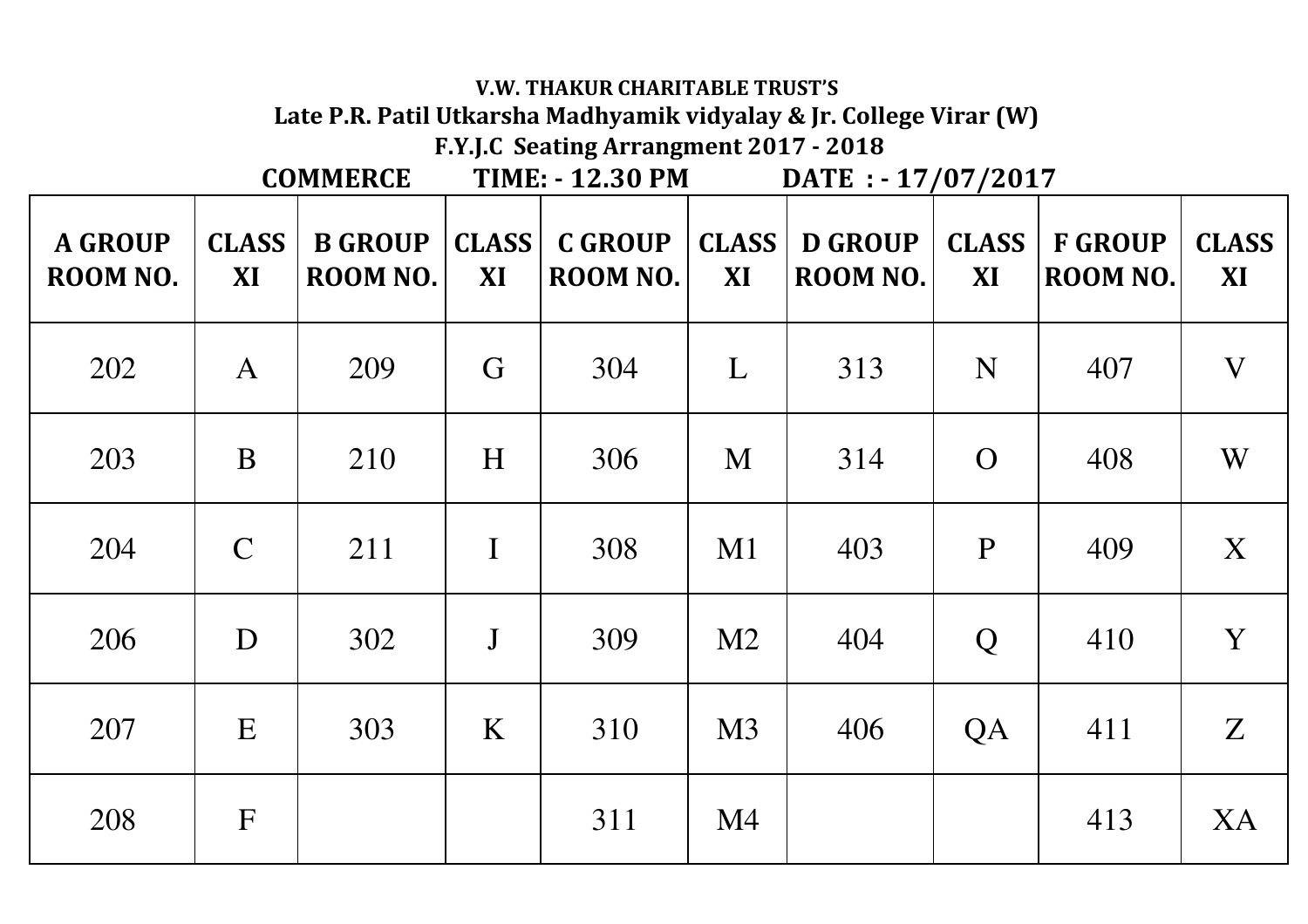# **S.Y.J.C Seating Arrangment 2017 - 2018**

| <b>COMMERCE</b> | $TIME: -$ |
|-----------------|-----------|
|                 |           |

| <b>A GROUP ROOM</b><br>NO. | <b>CLASS XII</b> | B GROUP ROOM  <br>NO. | <b>CLASS XII</b> | C GROUP ROOM  <br>NO. | <b>CLASS XII</b> | <b>D</b> GROUP ROOM<br>NO. | <b>CLASS XII</b> | <b>F GROUP</b><br>ROOM NO. | <b>CLASS XII</b> |
|----------------------------|------------------|-----------------------|------------------|-----------------------|------------------|----------------------------|------------------|----------------------------|------------------|
| 414                        | A                | 508                   | G                | 514                   |                  | 620                        | N                | 608                        |                  |
| 502                        | B                | 509                   | Η                | 602                   | M                | 621                        |                  | 609                        | W                |
| 503                        |                  | 510                   |                  | 603                   | M1               | 626                        |                  | 612                        |                  |
| 504                        |                  | 511                   |                  | 604                   | M <sub>2</sub>   | 627                        |                  | 613                        |                  |
| 506                        |                  | 513                   | N                | 606                   | M <sub>3</sub>   | 529                        | QA               | 616                        |                  |
| 507                        |                  |                       |                  | 607                   | M4               |                            |                  | 617                        | XA               |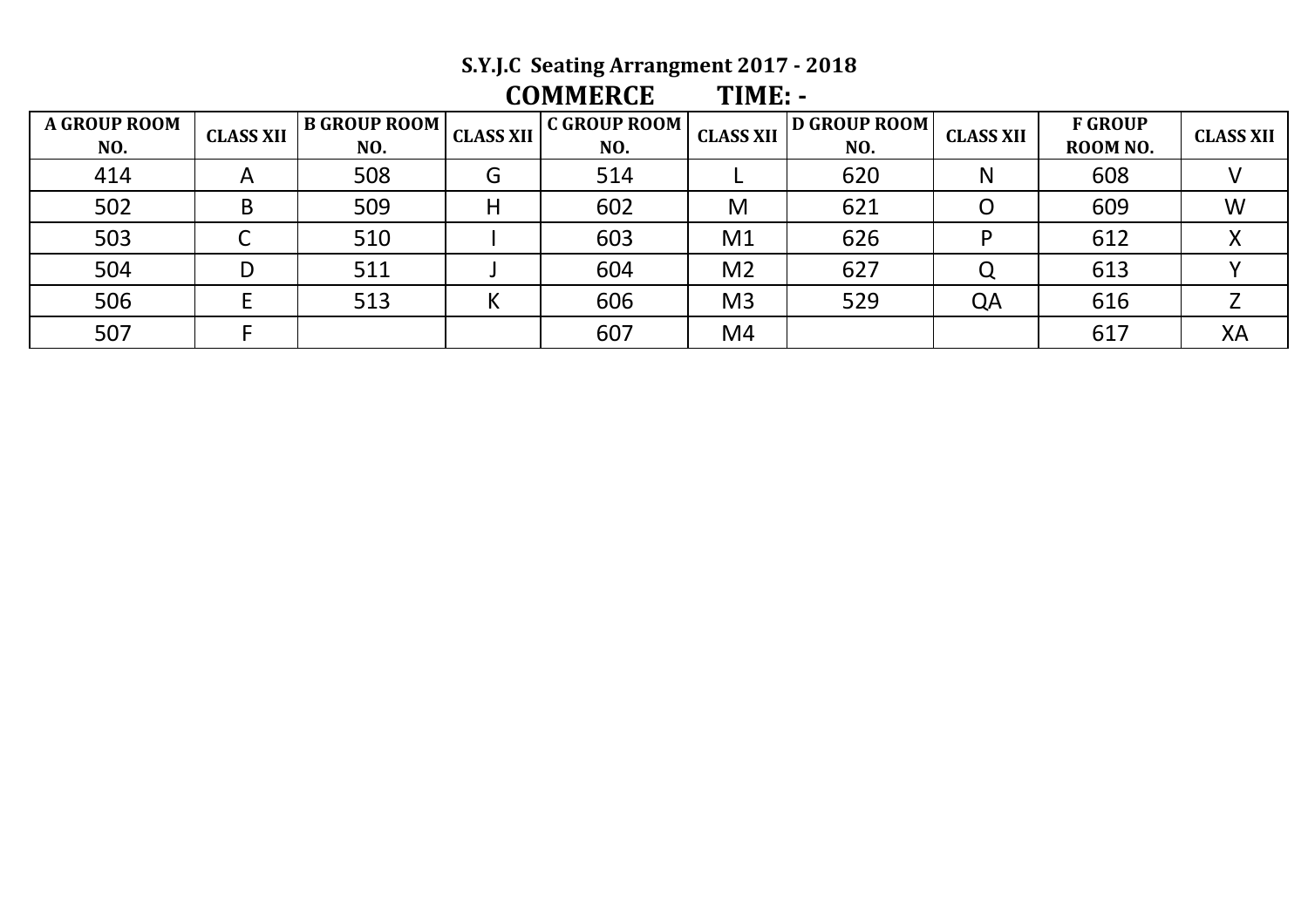# **V.W. THAKUR CHARITABLE TRUST'S Late P.R. Patil Utkarsha Madhyamik vidyalay & Jr. College Virar (W)**

**F.Y.J.C Seating Arrangment 2017 - 2018**

**SCIENCE TIME : - 12 NOON DATE : - 17/07/2017** 

| <b>A GROUP</b><br>ROOM NO. | <b>CLASS XI</b> | <b>B GROUP</b><br>ROOM NO. | <b>CLASS XI</b>             | <b>C GROUP</b><br>ROOM NO. | <b>CLASS XI</b> |
|----------------------------|-----------------|----------------------------|-----------------------------|----------------------------|-----------------|
| 602                        | $\bm{A}$        | 612                        | $\mathcal{C}_{\mathcal{C}}$ | 703                        | H               |
| 603                        | B               | 620                        | D                           | 716                        |                 |
| 608                        | F               | 621                        | E                           | 717                        |                 |
| 609                        | G               | 702                        | K                           |                            |                 |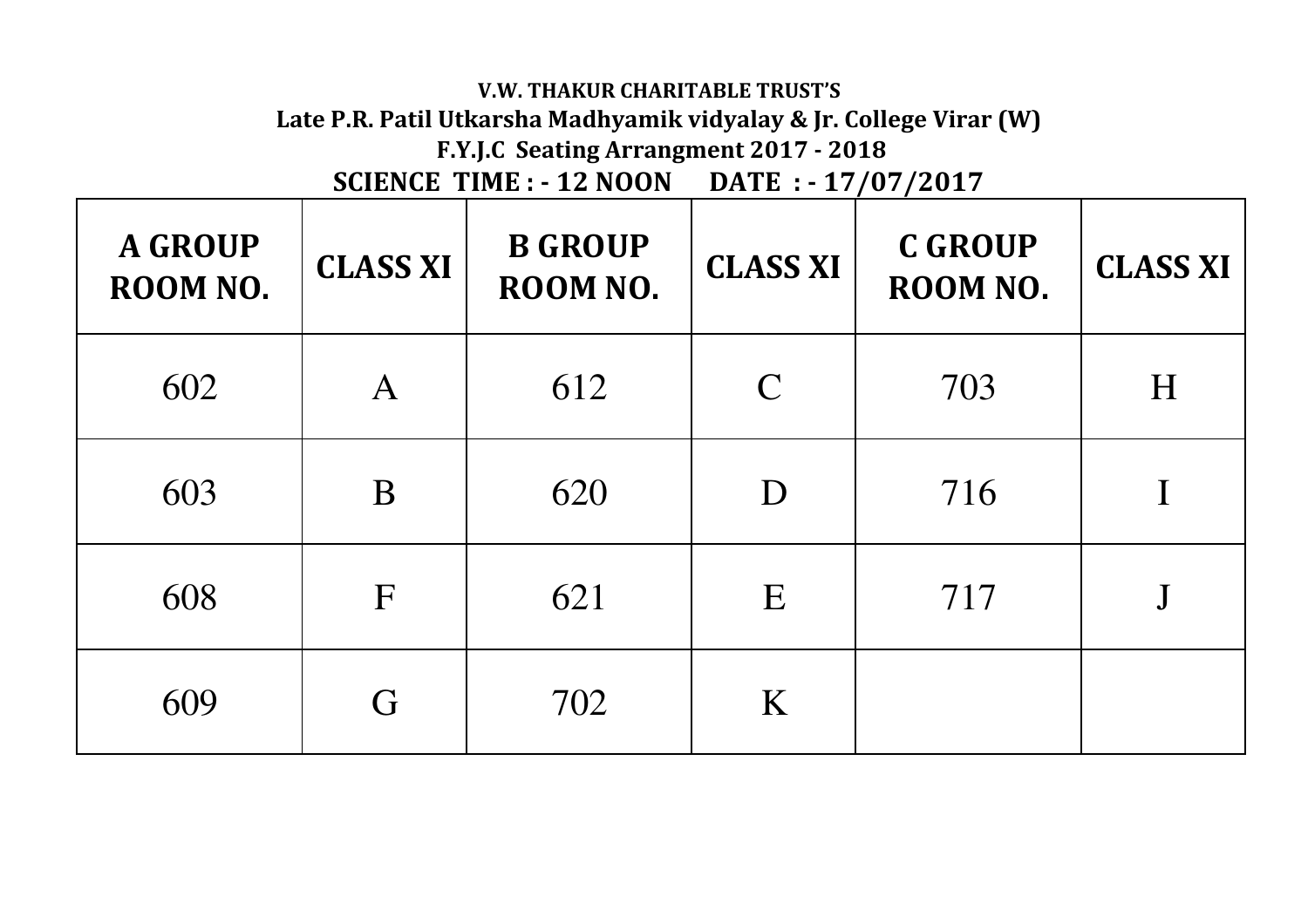| <b>SCIENCE</b>   |                 |                         |                 |                         |                 |  |  |
|------------------|-----------------|-------------------------|-----------------|-------------------------|-----------------|--|--|
| A GROUP ROOM NO. | <b>CLASS XI</b> | <b>B GROUP ROOM NO.</b> | <b>CLASS XI</b> | <b>C GROUP ROOM NO.</b> | <b>CLASS XI</b> |  |  |
| 602              | A               | 612                     | C               | 703                     | IH              |  |  |
| 603              | B               | 620                     | D               | 716                     |                 |  |  |
| 608              |                 | 621                     | E               | 717                     |                 |  |  |
| 609              | G               | 702                     | K               |                         |                 |  |  |
| 607              |                 |                         |                 |                         |                 |  |  |
| 608              |                 |                         |                 |                         |                 |  |  |
| 609              |                 |                         |                 |                         |                 |  |  |
| 612              |                 |                         |                 |                         |                 |  |  |
| 613              |                 |                         |                 |                         |                 |  |  |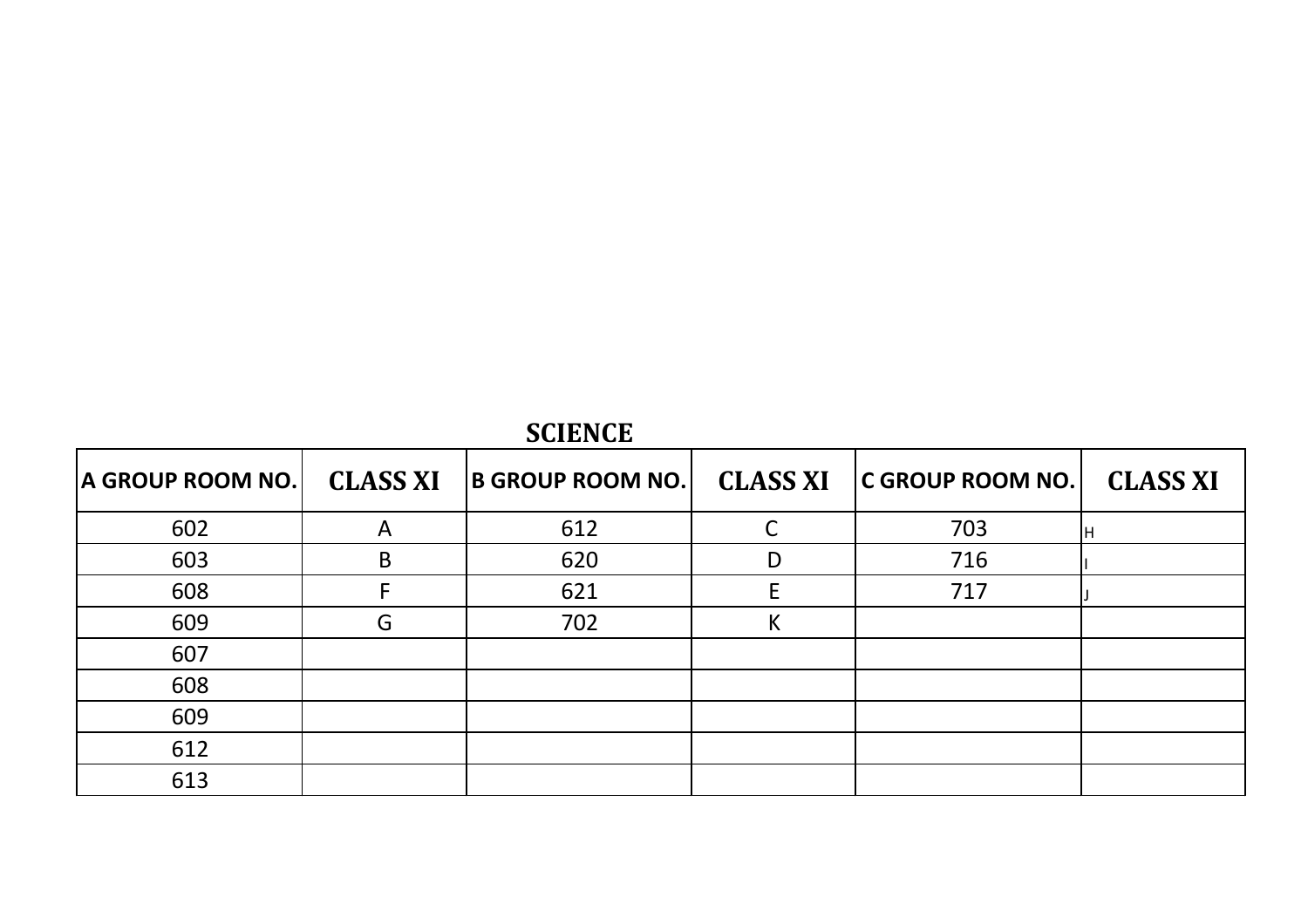## **V.W. THAKUR CHARITABLE TRUST'S Late P.R. Patil Utkarsha Madhyamik vidyalay & Jr. College Virar (W) F.Y.J.C Seating Arrangment 2017 - 2018 ARTS TIME : - 1.00 PM DATE : - 17/07/2017**

| ROOM NO. | <b>CLASS XI</b> |  |  |  |
|----------|-----------------|--|--|--|
| 520      | $\mathbf{A}$    |  |  |  |
| 521      | $\bf{B}$        |  |  |  |
| 522      | $\mathsf{C}$    |  |  |  |
| 525      | D               |  |  |  |
| 523      | E               |  |  |  |
| 527      | F               |  |  |  |